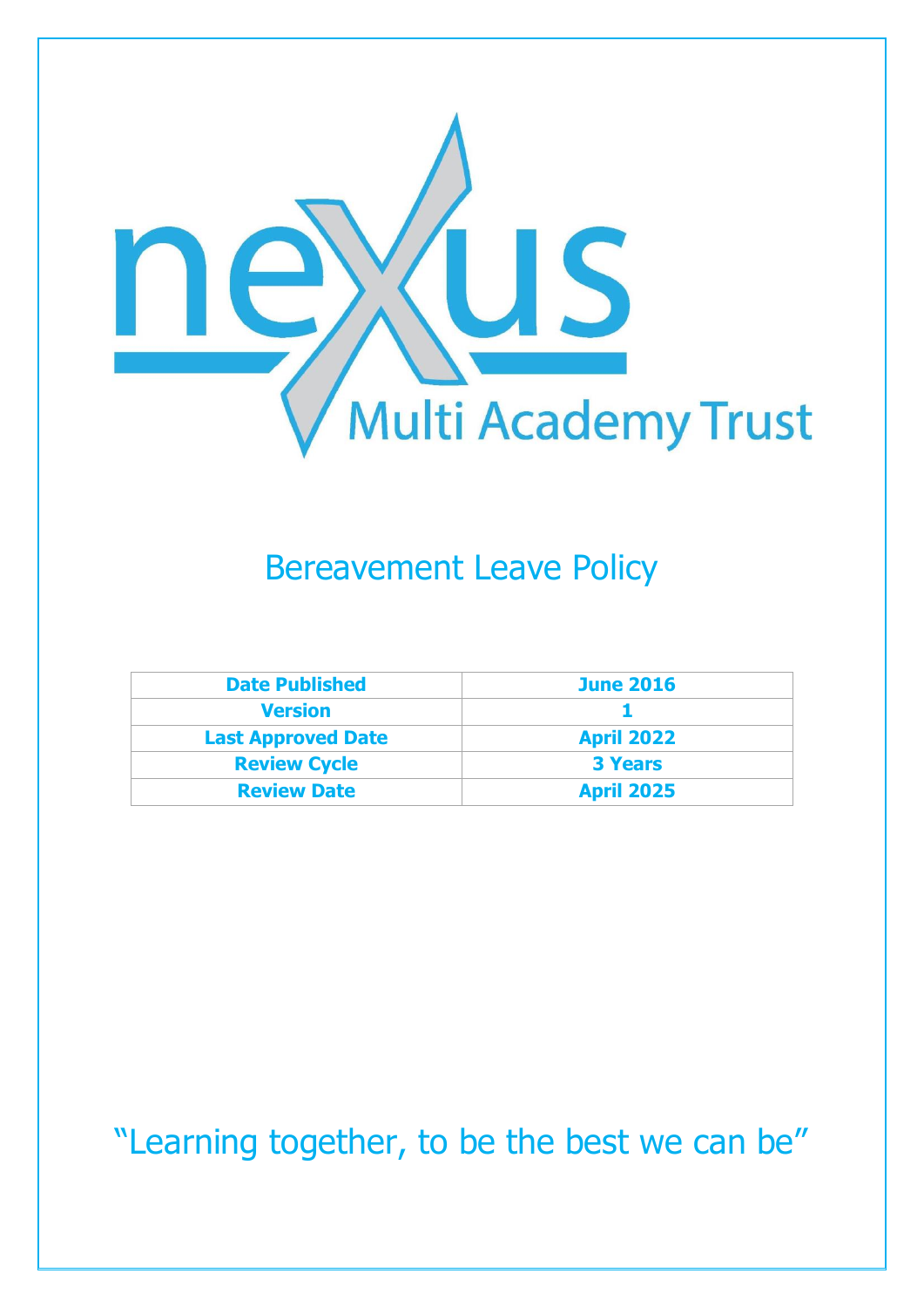

## 1. Rationale

- 1.1.Bereavement leave is intended to enable employees to attend to the necessary arrangements following bereavement. Paid leave of absence of **up to** five days (pro-rata for part-time employees, i.e. one contractual week) is granted for bereavement involving:
	- **husband, wife or partner;**
	- son, daughter or husband/wife/partner's son or daughter;
	- father, mother or husband/wife/partner's father or mother;
	- brother or sister.
- 1.2.1 day's bereavement leave will be granted for the funeral of a grandparent.
- 1.3.The Trust recognises that there are potentially many different close relationships which should be recognised under bereavement leave provisions. This policy will be equally applied to employees in opposite and same sex relationships.
- 1.4.Staff should complete a form available from their school office.
- 1.5.The appropriate numbers of days leave to be granted and arrangements about when they are to be taken should be arranged through discussion with your Line Manager or the Headteacher. Circumstances may arise where, for example, the funeral may take place sometime after the bereavement. In such cases it would be appropriate for an employee to take bereavement leave on non-consecutive days. However, bereavement leave is intended to be taken at or around the time of the bereavement/funeral.
- 1.6.The bereavement leave policy may be applied flexibly and in other cases of bereavement not covered here, special paid leave may be granted according to individual circumstances at the discretion of the Headteacher. Examples of bereavement not covered may include other relatives or friends where the employee is in the position of having had significant caring responsibilities or have been cared for by the deceased person e.g. grandparents responsible for the upbringing of the employee.
- 1.7.Unpaid leave may also be granted where employees are requesting extended periods of absence to accommodate travel abroad relating to funeral arrangements. The Trust also recognises the requirements of different faith